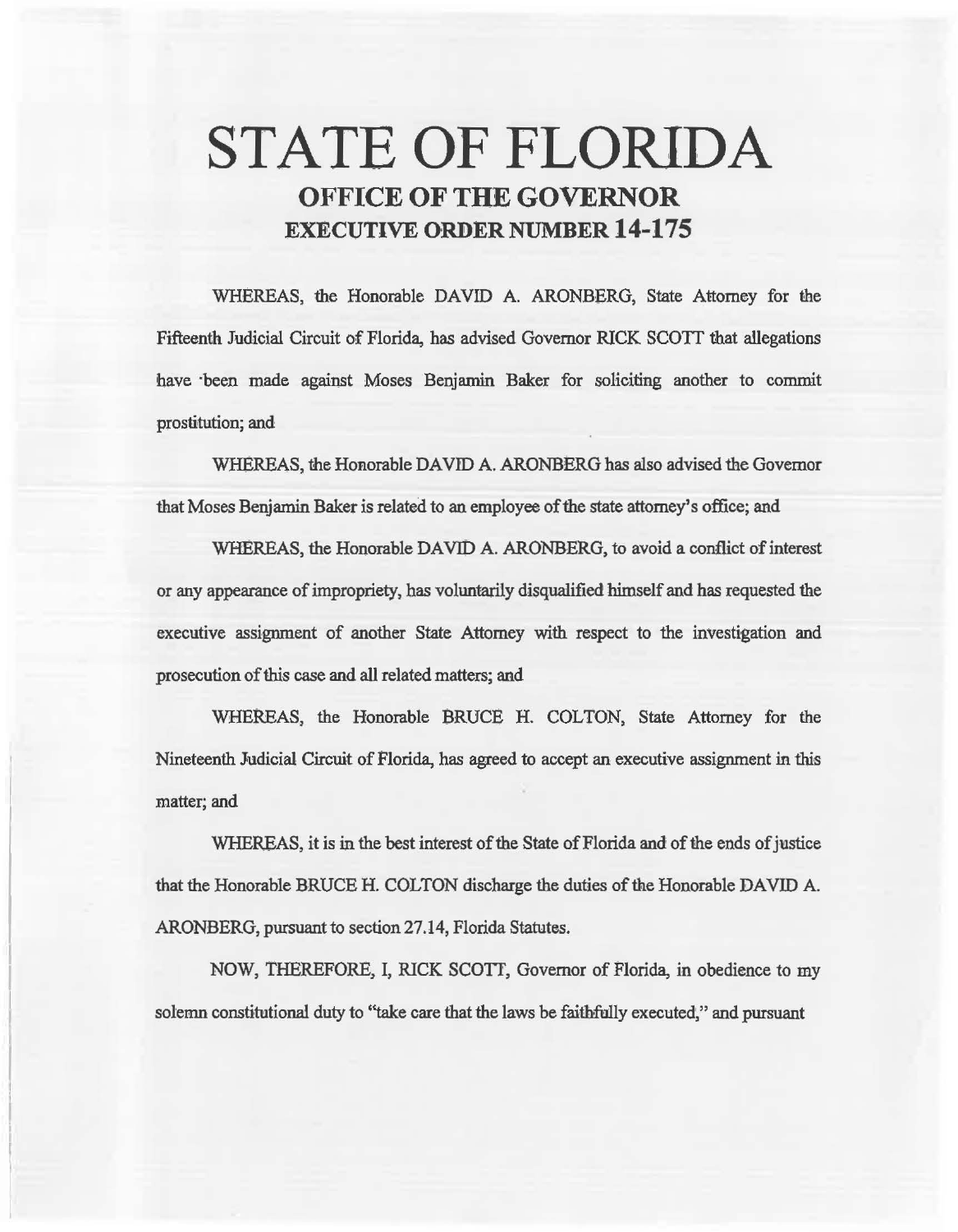to the Constitution and laws of the State of Florida, issue the following Executive Order, effective immediately:

# Section 1.

The Honorable BRUCE H. COLTON, State Attorney for the Nineteenth Judicial Circuit of Florida, referred to as the "Assigned State Attorney," is assigned to discharge the duties of the Honorable DAVID A. ARONBERG, State Attorney for the Fifteenth Judicial Circuit of Florida, *as* they relate to the investigation, prosecution and ail matters related to Moses Benjamin Baker.

## Section 2.

The Assigned State Attorney or one or more Assistant State Attorneys and Investigators, who have been designated by the Assigned State Attorney, shall proceed immediately to the Fifteenth. Judicial Circuit of Florida, and are vested with the authority to perform the duties prescribed herein.

#### Section 3.

All residents of the Fifteenth Judicial Circuit are requested, and all public officials are directed, to cooperate and render whatever assistance is necessary to the Assigned State Attorney, so that justice may be served.

## Section 4.

The period of this Executive Assignment shall be for one (l) year, to and including May 22, 2015.